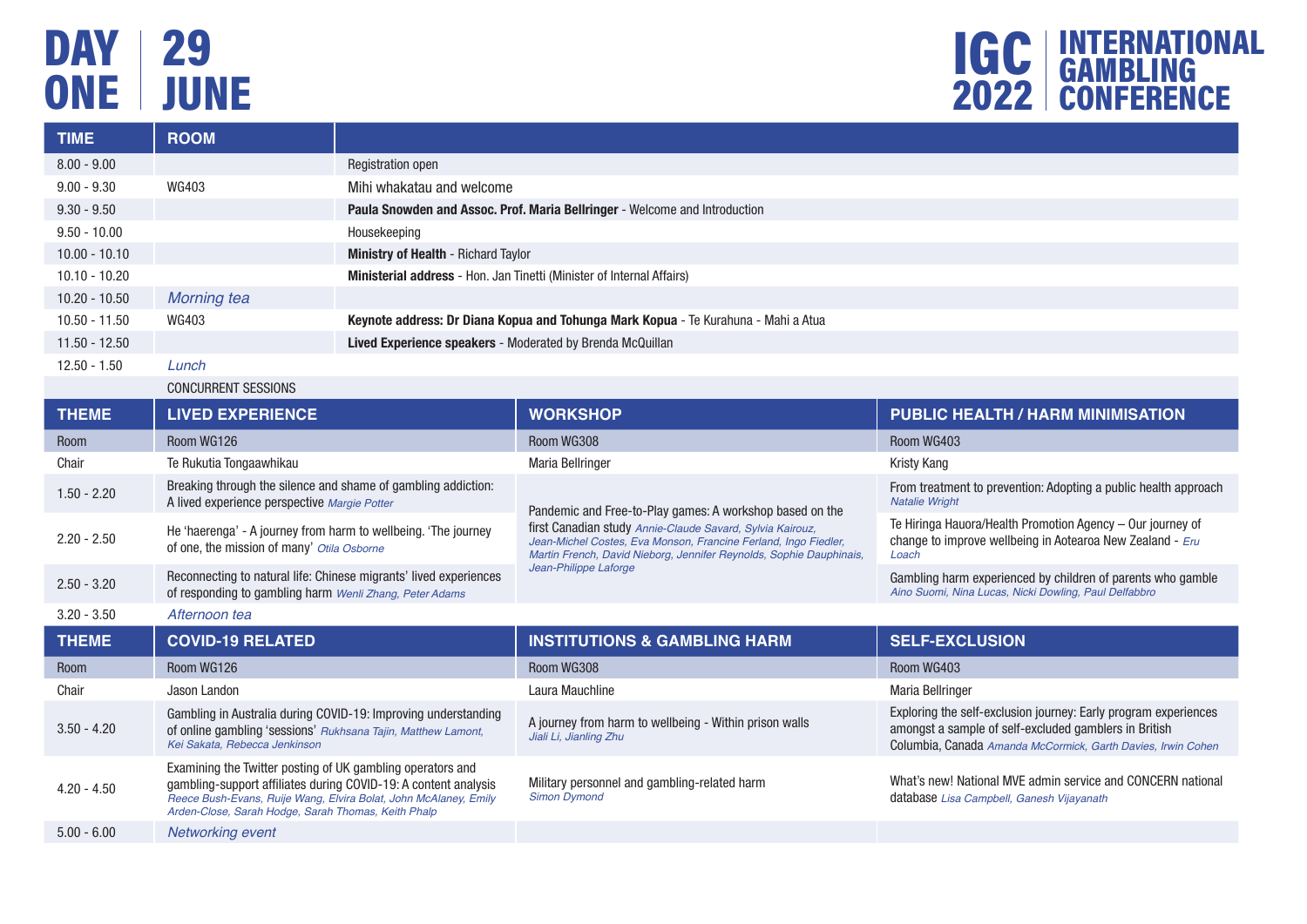# DAY | 30 TWO JUNE



| <b>TIME</b>     | <b>ROOM</b>                                                                                                                                                                                                                                   |                          |                                                                                                                                                                                              |                                                                                                                                                                                                                             |                                                                                                                                                                                      |
|-----------------|-----------------------------------------------------------------------------------------------------------------------------------------------------------------------------------------------------------------------------------------------|--------------------------|----------------------------------------------------------------------------------------------------------------------------------------------------------------------------------------------|-----------------------------------------------------------------------------------------------------------------------------------------------------------------------------------------------------------------------------|--------------------------------------------------------------------------------------------------------------------------------------------------------------------------------------|
| $8.00 - 9.00$   |                                                                                                                                                                                                                                               | <b>Registration open</b> |                                                                                                                                                                                              |                                                                                                                                                                                                                             |                                                                                                                                                                                      |
| $9.00 - 9.15$   | <b>WG403</b>                                                                                                                                                                                                                                  | Pacific welcome          |                                                                                                                                                                                              |                                                                                                                                                                                                                             |                                                                                                                                                                                      |
| $9.15 - 9.25$   |                                                                                                                                                                                                                                               | Housekeeping             |                                                                                                                                                                                              |                                                                                                                                                                                                                             |                                                                                                                                                                                      |
| $9.25 - 10.25$  |                                                                                                                                                                                                                                               |                          | Keynote address: Prof. Amanda Roberts - Disordered gambling: Harms, trends, patterns and treatment                                                                                           |                                                                                                                                                                                                                             |                                                                                                                                                                                      |
| $10.25 - 10.55$ | <b>Morning tea</b>                                                                                                                                                                                                                            |                          |                                                                                                                                                                                              |                                                                                                                                                                                                                             |                                                                                                                                                                                      |
|                 | <b>CONCURRENT SESSIONS</b>                                                                                                                                                                                                                    |                          |                                                                                                                                                                                              |                                                                                                                                                                                                                             |                                                                                                                                                                                      |
| <b>THEME</b>    | <b>COVID-19 RELATED</b>                                                                                                                                                                                                                       |                          | <b>GAMBLING HARMS &amp; RISK</b>                                                                                                                                                             | <b>TREATMENT</b>                                                                                                                                                                                                            | <b>PUBLIC HEALTH</b>                                                                                                                                                                 |
| Room            | Room WG126                                                                                                                                                                                                                                    |                          | Room WG308                                                                                                                                                                                   | Room WG403                                                                                                                                                                                                                  | Room WG404                                                                                                                                                                           |
| Chair           | Laura Mauchline                                                                                                                                                                                                                               |                          | Jason Landon                                                                                                                                                                                 | <b>Geoff Hayward</b>                                                                                                                                                                                                        | Andree Froude                                                                                                                                                                        |
| $10.55 - 11.25$ | Public health indicators for increased online<br>gambling during COVID-19 lockdowns in<br>New Zealand Maria Bellringer, Nick Garrett                                                                                                          |                          | Gambling trends study: Piloting a national<br>gambling reporting system - Rebecca Jenkinson,<br>Nancy Greer, Rukhsana Tajin, Cailem Murray-<br>Boyle, Matthew Lamont, Kei Sakata, Uma Jatkar | Co-design of an e-health programme for reducing<br>gambling harm: An analysis of service provider<br>needs Simone Rodda, Bridgitte Thornley, Lisa<br>Campbell, Nicki Dowling, Stephanie Merkouris,<br><b>Kathleen Bagot</b> | Exploring stigma around Asian gambling/<br>gamblers in New Zealand: External and internal<br><b>Bo Ning, Kelly Feng</b>                                                              |
| $11.25 - 11.55$ | A population study on online gambling during<br>the COVID-19 pandemic Sylvia Kairouz, Annie-<br>Claude Savard, Nadine Blanchette-Martin, Magaly<br>Brodeur, Magali Dufour, Francine Ferland, Martin<br>French, Eva Monson, Valerie Van Mourik |                          | Gambling harm among disordered gamblers in<br>Hong Kong - Chi Chuen Chan, Yik Huen Chau                                                                                                      | A mana enhancing approach to service<br>engagement Denise Giles, Fiona Cambridge                                                                                                                                            | Pints 'n punts: exploring the relationship<br>between alcohol consumption and sports<br>betting among young Australians Rebecca<br>Jenkinson, Kei Sakata, Rukhsana Tajin             |
| $11.55 - 12.25$ |                                                                                                                                                                                                                                               |                          | Social connectedness and associations<br>with gambling risk among ethnic groups in<br>New Zealand - Grace Wang, Maria Bellringer                                                             | Problem gambling service responsiveness to<br>gaming disorder: Preferences and best practice<br>in detection and treatment Jennifer Park. Daniel<br>King, Laura Wilkinson-Meyers, Simone Rodda                              | A new Swiss Federal Act on gambling: Towards<br>a public health approach? Cheryl Dickson,<br>Emilien Jeannot, Fabio Peduzzi, Jean-Félix savary,<br>Jean-Michel Costes, Olivier Simon |
| $12.25 - 1.30$  | Lunch                                                                                                                                                                                                                                         |                          |                                                                                                                                                                                              |                                                                                                                                                                                                                             |                                                                                                                                                                                      |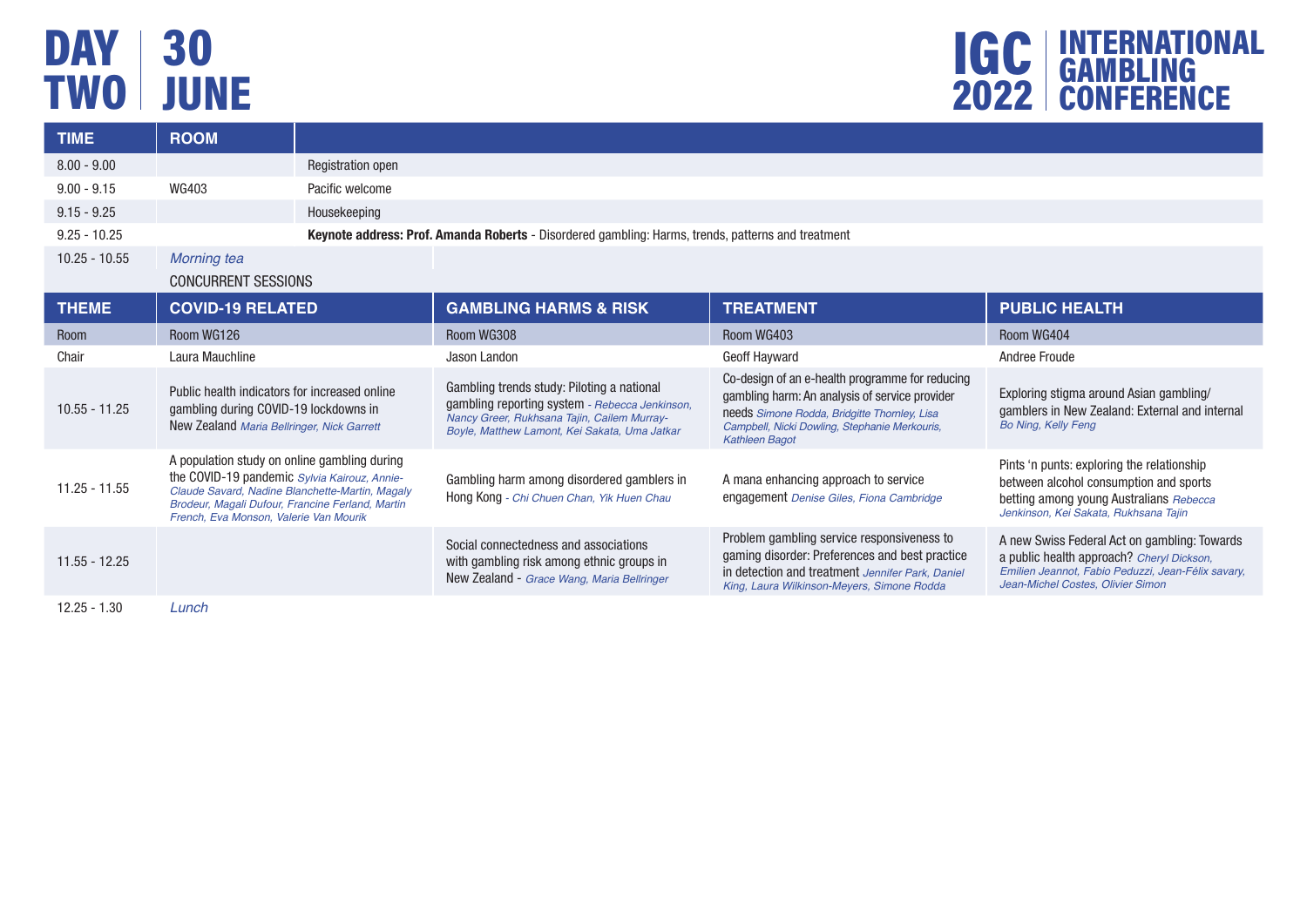# DAY | 30 TWO JUNE



#### *Continued*

| <b>THEME</b>  | <b>COVID-19 RELATED</b>                                                                                                                                                     | <b>HARM MINIMISATION</b>                                                                                                                                                           | <b>WORKSHOP</b>                       | <b>TREATMENT</b>                                                                                                                                                                                                |
|---------------|-----------------------------------------------------------------------------------------------------------------------------------------------------------------------------|------------------------------------------------------------------------------------------------------------------------------------------------------------------------------------|---------------------------------------|-----------------------------------------------------------------------------------------------------------------------------------------------------------------------------------------------------------------|
| Room          | Room WG126                                                                                                                                                                  | Room WG403                                                                                                                                                                         | Room WG308                            | Room WG404                                                                                                                                                                                                      |
| Chair         | Kristy Kang                                                                                                                                                                 | Te Rukutia Tongaawhikau                                                                                                                                                            | <b>Geoff Hayward</b>                  | Andree Froude                                                                                                                                                                                                   |
| $1.30 - 2.00$ | Leisure times and spaces: The everyday life<br>of mobile F2P gamers during the COVID-19<br>pandemic Jean-Philippe Laforge, Sylvia Kairouz,<br><b>Annie-Claude Savard</b>    | How can a bank help reduce gambling harm?<br>Bonnie Lovich-Howitt, Julia Jackson                                                                                                   |                                       | The path of Ifoga Alapua Poasa                                                                                                                                                                                  |
| $2.00 - 2.30$ | Improving understanding of gambling in<br>Australia during COVID-19: Exploring insights<br>from key experts working in the gambling sector<br>Uma Jatkar, Rebecca Jenkinson | Beyond identification - Using technology to<br>assist at-risk players Tracy Schrans.<br>Tony Schellinck, Haifeng Ye, Qiaoling Wang                                                 | The Lonely Counselor<br>Hung Ton That | Why help-seekers don't attend treatment:<br>Exploring correlates of pre-treatment dropout<br>in clients from a gambling counselling service<br>Laura Mauchline, Maria Bellringer, Nick Garrett                  |
| $2.30 - 3.00$ | Hauora in the age of COVID Nicky Taylor.<br>Siobhan Kemp, Lisa Campbell                                                                                                     | Finding the invisible at-risk player – Using<br>technology to help identify customers spending<br>beyond affordable limits Tony Schellinck,<br><b>Tracy Schrans, Qiaoling Wang</b> |                                       | Investigating the effectiveness of peer support<br>on gambling relapse: A group programme for<br>Chinese and South Asian people with experience<br>of harmful gambling Elsie Ho.<br>Kelly Feng, Shirleen Prasad |

#### 3.00 - 3.30 *Afternoon tea*

| <b>THEME</b>   | <b>BIOPHSYIOLOGY</b>                                                                                                                                                                                    | <b>POPULATION RESEARCH</b>                                                                                                                           | <b>TREATMENT</b>                                                                                                |
|----------------|---------------------------------------------------------------------------------------------------------------------------------------------------------------------------------------------------------|------------------------------------------------------------------------------------------------------------------------------------------------------|-----------------------------------------------------------------------------------------------------------------|
| Room           | Room WG126                                                                                                                                                                                              | Room WG308                                                                                                                                           | Room WG403                                                                                                      |
| Chair          | Jason Landon                                                                                                                                                                                            | Maria Bellringer                                                                                                                                     | Kristy Kang                                                                                                     |
| $3.30 - 4.00$  | Wired For addiction: Mental health, genetics, and gambling<br>addiction Evelyn Higgins, Jacqueline Hall                                                                                                 | Trends in gambling participation and related harm in Australia<br>Cailem Murray-Boyle, Rukhsana Tajin, Nancy Greer, Kei Sakata,<br>Rebecca Jenkinson | Mana enhancing service: A fresh approach to service delivery<br>Te Rukutia Tongaawhikau, Bridgitte Thornley     |
| $4.00 - 4.30$  | Advances in the neurobiology of gambling disorder:<br>Translational considerations for treatment development<br>Marc Potenza                                                                            | Chinese and European:<br>Who is more risk seeking? Jerry Dai                                                                                         | GambleAware NSW - Transforming gambling support and<br>treatment services in NSW Natalie Wright, Kerri Lawrence |
| $4.30 - 5.00$  | Autonomic responses during gambling: The effect of outcome<br>type and sex in a large community sample of young adults<br>Cathrine Hultman, Sofia Vadlin, Mattias Rehn, Kent Nilsson,<br>Cecilia Åslund | The Problem Gambling Severity Index (PGSI) and its items<br><b>Ulla Romild</b>                                                                       | Gambling support study: Understanding gambling harm<br>experienced by female affected others Megan Bailey       |
| $6.30 - 10.00$ | Conference dinner in the Atrium                                                                                                                                                                         |                                                                                                                                                      |                                                                                                                 |